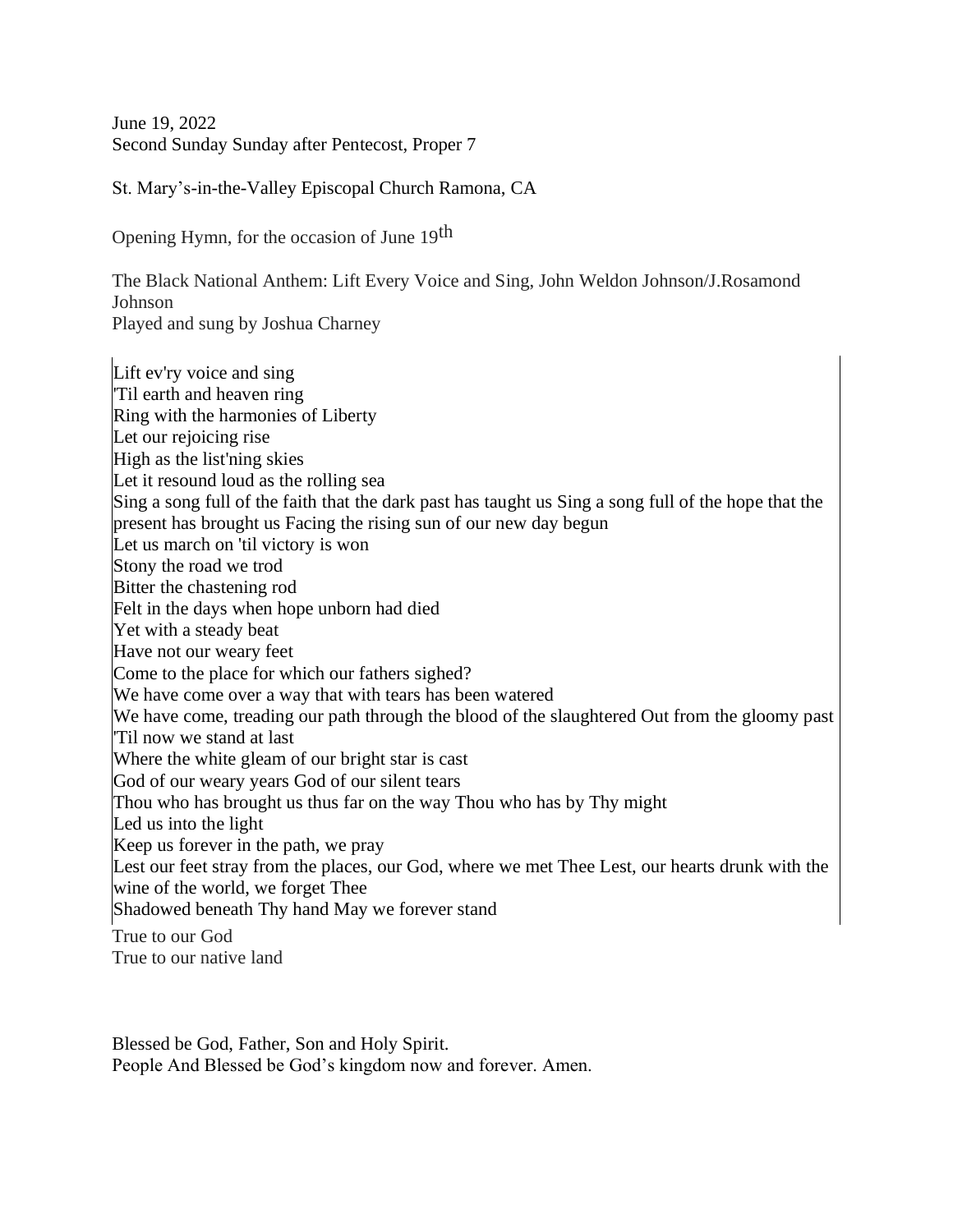The Celebrant may say

Almighty God, to you all hearts are open, all desires known, and from you no secrets are hid; Cleanse the thoughts of our hearts by the inspiration of your Holy Spirit, that we may perfectly love you, and worthily magnify your holy Name; through Christ our Lord. Amen.

Hymn: Troublesome Waters Played and sung by Rob and Deborah Lewallen

Troublesome waters much blacker than night Are hiding from view of the harbor's bright lights Tossed in the turmoil of life's stormy sea I cried to my Saviour, "Have mercy on me"

Then gently I'm feeling the touch of his hands Guiding my boat in safely to land Leading the way to heaven's bright shore Troublesome waters I'm fearing no more

Troublesome waters around me do roll

They're rocking my boat and racking my soul Loved ones are drifting and living in sin The treacherous whirlpools are pulling them in

Then gently I'm feeling the touch of his hands Guiding my boat in safely to land Leading the way to heaven's bright shore Troublesome waters I'm fearing no more

Troublesome waters are rolling so high I'll lift up my voice and to heaven I'll cry "My Lord, I am trusting give guidance to me" "And steady my boat on life's troubled sea"

Then gently I'm feeling the touch of his hands Guiding my boat in safely to land Leading the way to heaven's bright shore Troublesome waters I'm fearing no more Troublesome waters I'm fearing no more

The Celebrant then says The Lord be with you.

People And also with you. Celebrant Let us pray.

Collect

*.* 

O Lord, make us have perpetual love and reverence for your holy Name, for you never fail to help and govern those whom you have set upon the sure foundation of your loving kindness; through Jesus Christ our Lord, who lives and reigns with you and the Holy Spirit, one God, for ever and ever. *Amen.* 

The First Lesson

**1 Kings 19:1-4, (5-7), 8-15a**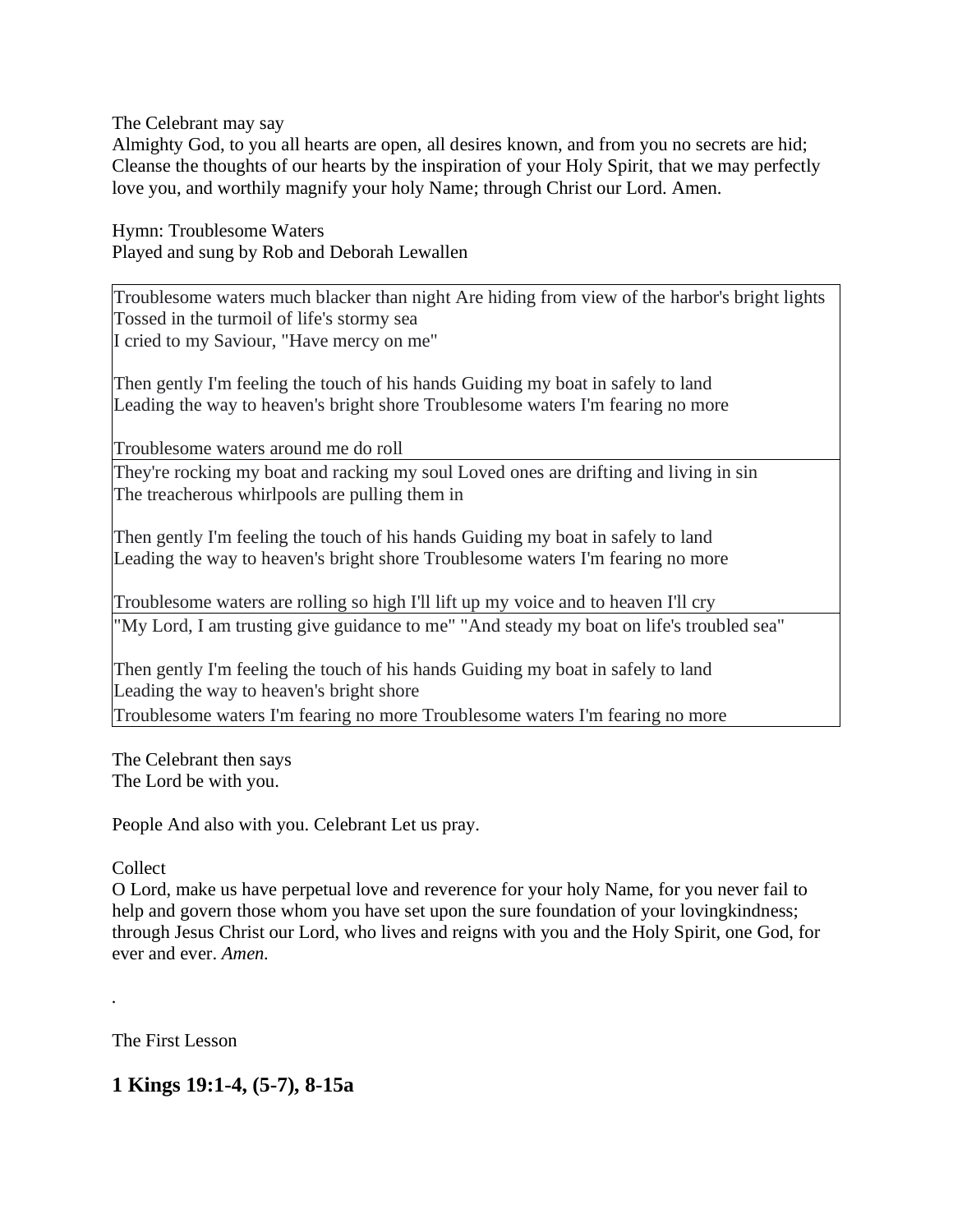Ahab told Jezebel all that Elijah had done, and how he had killed all the prophets with the sword. Then Jezebel sent a messenger to Elijah, saying, "So may the gods do to me, and more also, if I do not make your life like the life of one of them by this time tomorrow." Then he was afraid; he got up and fled for his life, and came to Beer-sheba, which belongs to Judah; he left his servant there.

But he himself went a day's journey into the wilderness, and came and sat down under a solitary broom tree. He asked that he might die: "It is enough; now, O LORD, take away my life, for I am no better than my ancestors." [Then he lay down under the broom tree and fell asleep. Suddenly an angel touched him and said to him, "Get up and eat." He looked, and there at his head was a cake baked on hot stones, and a jar of water. He ate and drank, and lay down again. The angel of the LORD came a second time, touched him, and said, "Get up and eat, otherwise the journey will be too much for you."] He got up, and ate and drank; then he went in the strength of that food forty days and forty nights to Horeb the mount of God. At that place he came to a cave, and spent the night there.

Then the word of the LORD came to him, saying, "What are you doing here, Elijah?" He answered, "I have been very zealous for the LORD, the God of hosts; for the Israelites have forsaken your covenant, thrown down your altars, and killed your prophets with the sword. I alone am left, and they are seeking my life, to take it away."

He said, "Go out and stand on the mountain before the LORD, for the LORD is about to pass by." Now there was a great wind, so strong that it was splitting mountains and breaking rocks in pieces before the LORD, but the LORD was not in the wind; and after the wind an earthquake, but the LORD was not in the earthquake; and after the earthquake a fire, but the LORD was not in the fire; and after the fire a sound of sheer silence. When Elijah heard it, he wrapped his face in his mantle and went out and stood at the entrance of the cave. Then there came a voice to him that said, "What are you doing here, Elijah?" He answered, "I have been very zealous for the LORD, the God of hosts; for the Israelites have forsaken your covenant, thrown down your altars, and killed your prophets with the sword. I alone am left, and they are seeking my life, to take it away." Then the LORD said to him, "Go, return on your way to the wilderness of Damascus."

Hear what the Spirit is saying to God's People Thanks be to God

**Psalm 42**

*Quemadmodum*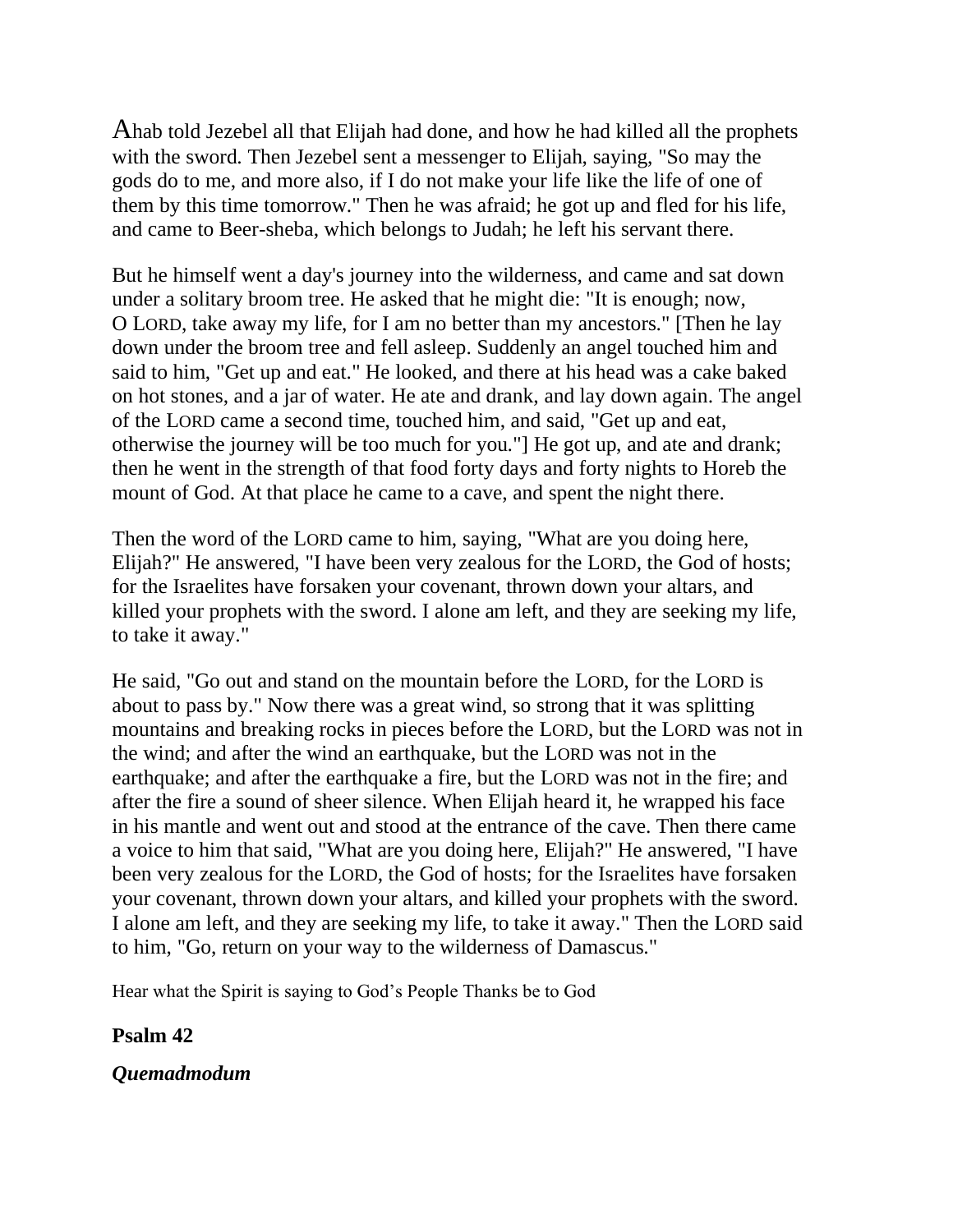| 1 As the deer longs for the water-brooks, *                                                                                                          |
|------------------------------------------------------------------------------------------------------------------------------------------------------|
| so longs my soul for you, O God.                                                                                                                     |
| 2 My soul is athirst for God, athirst for the living God; *<br>when shall I come to appear before the presence of God?                               |
| 3 My tears have been my food day and night, *<br>while all day long they say to me,<br>"Where now is your God?"                                      |
| 4 I pour out my soul when I think on these things: *<br>how I went with the multitude and led them into the house of God,                            |
| 5 With the voice of praise and thanksgiving, *<br>among those who keep holy-day.                                                                     |
| 6 Why are you so full of heaviness, O my soul? *<br>and why are you so disquieted within me?                                                         |
| 7 Put your trust in God; *<br>for I will yet give thanks to him,<br>who is the help of my countenance, and my God.                                   |
| 8 My soul is heavy within me; *<br>therefore I will remember you from the land of Jordan,<br>and from the peak of Mizar among the heights of Hermon. |
| 9 One deep calls to another in the noise of your cataracts; *<br>all your rapids and floods have gone over me.                                       |
| 10 The LORD grants his loving-kindness in the daytime; *<br>in the night season his song is with me,<br>a prayer to the God of my life.              |
| 11 I will say to the God of my strength,<br>"Why have you forgotten me? *<br>and why do I go so heavily while the enemy oppresses me?"               |
| 12 While my bones are being broken, *<br>my enemies mock me to my face;                                                                              |
| 13 All day long they mock me *<br>and say to me, "Where now is your God?"                                                                            |
| 14 Why are you so full of heaviness, O my soul? *<br>and why are you so disquieted within me?                                                        |
| 15 Put your trust in God; *                                                                                                                          |
| for I will yet give thanks to him,                                                                                                                   |
| who is the help of my countenance, and my God.                                                                                                       |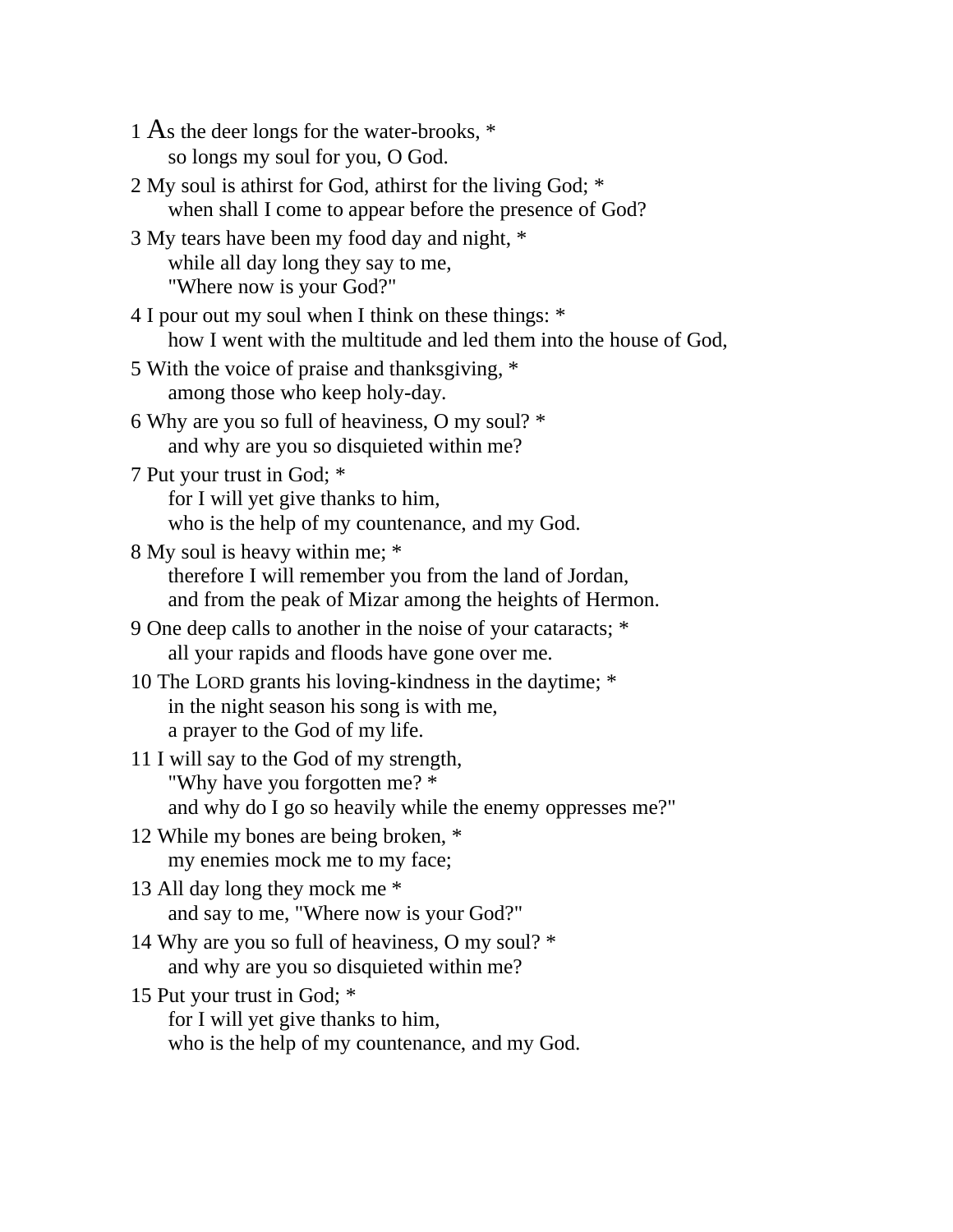## **The Epistle**

# **Galatians 3:23-29**

Now before faith came, we were imprisoned and guarded under the law until faith would be revealed. Therefore the law was our disciplinarian until Christ came, so that we might be justified by faith. But now that faith has come, we are no longer subject to a disciplinarian, for in Christ Jesus you are all children of God through faith. As many of you as were baptized into Christ have clothed yourselves with Christ. There is no longer Jew or Greek, there is no longer slave or free, there is no longer male and female; for all of you are one in Christ Jesus. And if you belong to Christ, then you are Abraham's offspring, heirs according to the promise.

Hear what the Spirit is saying to God's people: Thanks be to God

The Holy Gospel of our Lord Jesus Christ according to Luke: Glory to you, Lord Christ

# **Luke 8:26-39**

Jesus and his disciples arrived at the country of the Gerasenes, which is opposite Galilee. As he stepped out on land, a man of the city who had demons met him. For a long time he had worn no clothes, and he did not live in a house but in the tombs. When he saw Jesus, he fell down before him and shouted at the top of his voice, "What have you to do with me, Jesus, Son of the Most High God? I beg you, do not torment me" -- for Jesus had commanded the unclean spirit to come out of the man. (For many times it had seized him; he was kept under guard and bound with chains and shackles, but he would break the bonds and be driven by the demon into the wilds.) Jesus then asked him, "What is your name?" He said, "Legion"; for many demons had entered him. They begged him not to order them to go back into the abyss.

Now there on the hillside a large herd of swine was feeding; and the demons begged Jesus to let them enter these. So he gave them permission. Then the demons came out of the man and entered the swine, and the herd rushed down the steep bank into the lake and was drowned.

When the swineherds saw what had happened, they ran off and told it in the city and in the country. Then people came out to see what had happened, and when they came to Jesus, they found the man from whom the demons had gone sitting at the feet of Jesus, clothed and in his right mind. And they were afraid. Those who had seen it told them how the one who had been possessed by demons had been healed. Then all the people of the surrounding country of the Gerasenes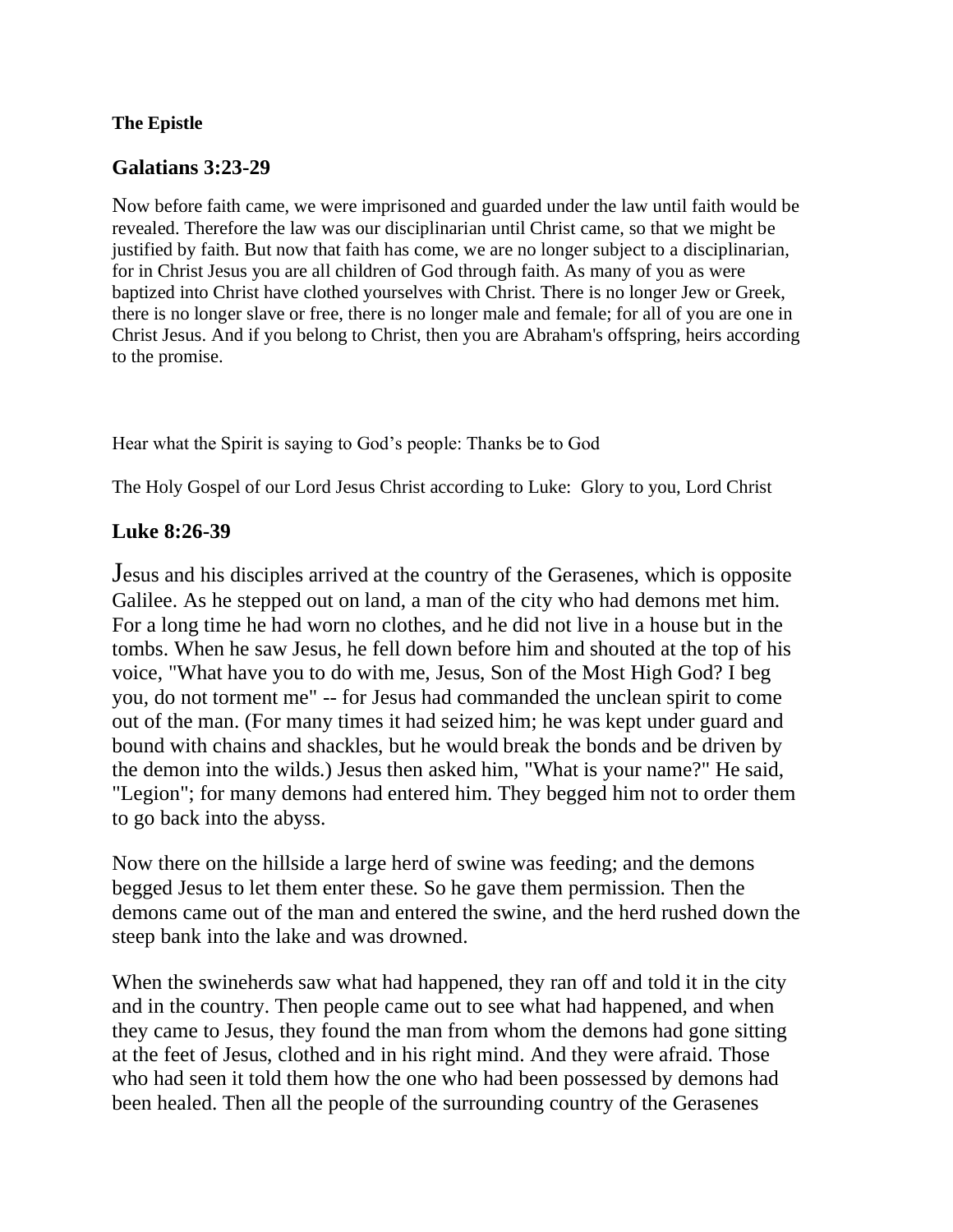asked Jesus to leave them; for they were seized with great fear. So he got into the boat and returned. The man from whom the demons had gone begged that he might be with him; but Jesus sent him away, saying, "Return to your home, and declare how much God has done for you." So he went away, proclaiming throughout the city how much Jesus had done for him.

The Gospel of the Lord

*Praise to you Lord Christ* 

Sermon:

2 Pentecost, Cp7, June 19, 2022 1 Kings 19:1-4, (5-7), 8-15a Psalm 22:18-27 Gal. 3:23-29 Luke 8:26-39

Paul wrote some very startling things. Like in Christ, there is neither Jew or Greek, slave or free, male or female.

It could be that everyone was given a Christ-identity at creation, in that everyone is made in the image of God. But what has humanity occupied itself with?

Taking on identity after identity and regarding them as being more important than the original identity, the original blessing.

Our societies and cultures teach us to put on may personae, many layers of identity. And not just put them on, but idolize them and make them primary.

Our lives are full of qualifying adjectives: American, Russian, Californian, Episcopalian, male, female, Gay, Straight, Transitioning, Republican, Democrat, Liberal, Conservative, Wealthy, poor, Middle Class, educated, uneducated. On and on, the list of qualifying identities pile up in our lives and we can become like the man wearing a hundred coats, and wondering why he's feeling hot.

Was Paul trying to say that being Jew, Greek, slave, free, male or female were unimportant and irrelevant identities? Was he silly enough to live in such denial? I don't think so.

I think what Paul was trying to teach is that we need to understand and know how to be related to all the identities which we come to have in our life settings and cultures. How do we moderate between all the identities?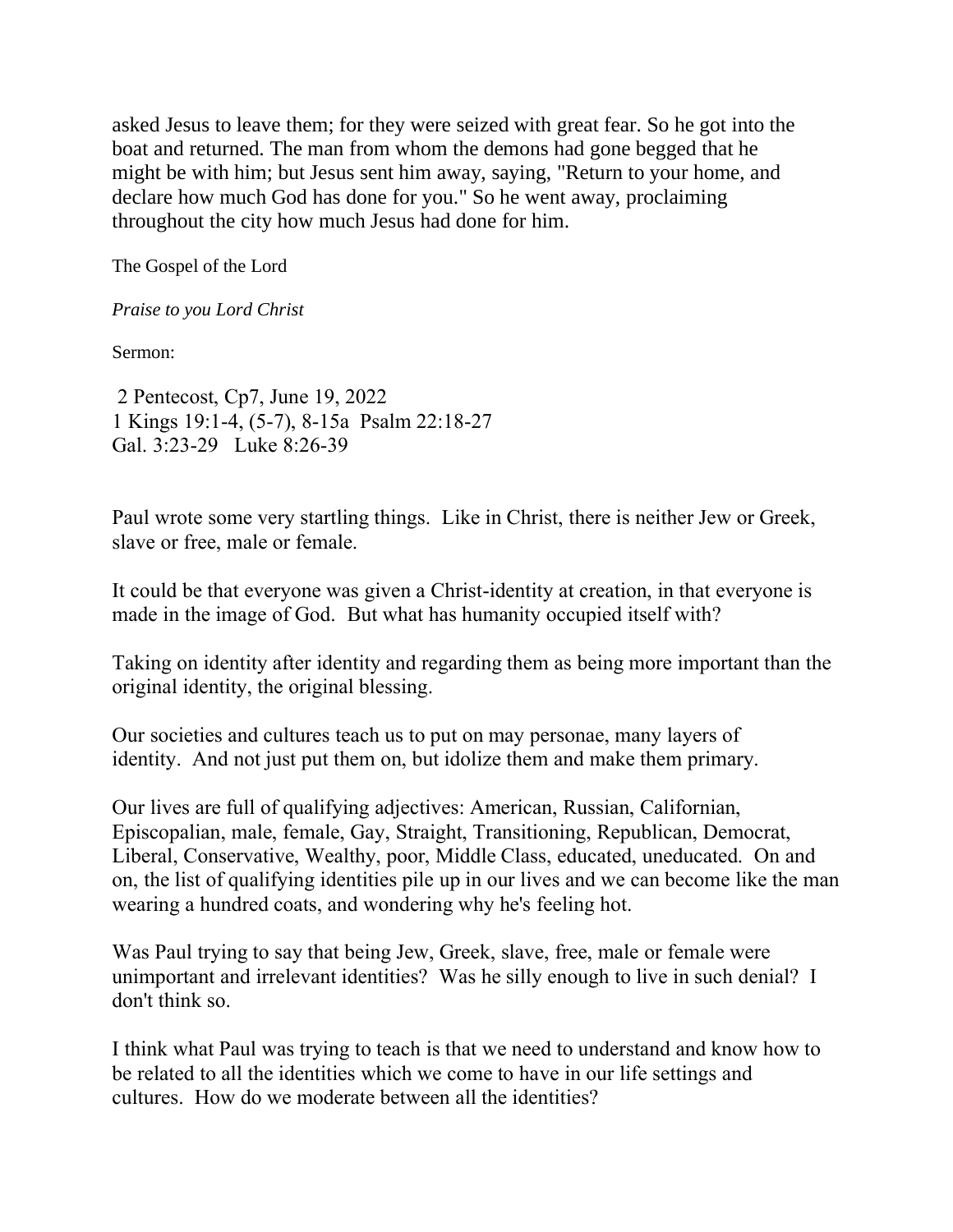We find our Christ-identity, our baptismal identity, our original blessing identity and we make it our primary identity. And from our Christ-identity we learn to articulate, control, and balance our other identities so that they serve our Christ-identity rather than replace our Christ-identity.

One of the purposes of spiritual practice is to learn how to let one's Christ-identity rule our lives. One of the outcomes of the practice of meditation and contemplation is the silencing of all our identities so that the Christ-identity can come to recognition in the deep silence of peace within us.

St. Paul believed that one could find this Christ-identity and be lifted into heavenly places above all principalities and powers, all controlling impulses which can wreck us if we allow them to make our secondary identities our primary identities.

St. Paul believed in this mystical experience of being in-Christ. How did this get presented in the Gospel narratives of Jesus?

Jesus was the one who was above all inner principalities and powers; above all demons. In ancient Greek a daemon in the negative sense was a controlling impulse. The poor man in the story from the Gerasenes, and being a place where pigs were raised it was not inhabited by Jews. Jesus what are you doing there? The man is not a Jew. He's is crazy, the kind of crazy that is so deep that we say he has a dirty, impure, unclean spirit. What is the dirty and unclean animal for Jews? The swine. So ,Jesus who is above all principalities and power puts the unclean spirits into the unclean animal and they rush to their elimination.

This story is highly parabolic and symbolic. The man who had a non-Jewish identity and an unclean inner life identity, was brought to his Christ-identity. Can we understand how the Jesus story exemplified what was happening within the really foreign Gentile peoples who were coming into their Christ-identity and having their lives transformed.

What everyone wants in life is their God-identity, their Christ-identity. The Psalmist said his soul longed for God like a deer panting for the water.

Our Christ-identity is something that is both character and situationally active. By practicing coming to realize over and over our Christ-identity, it becomes our habit and character.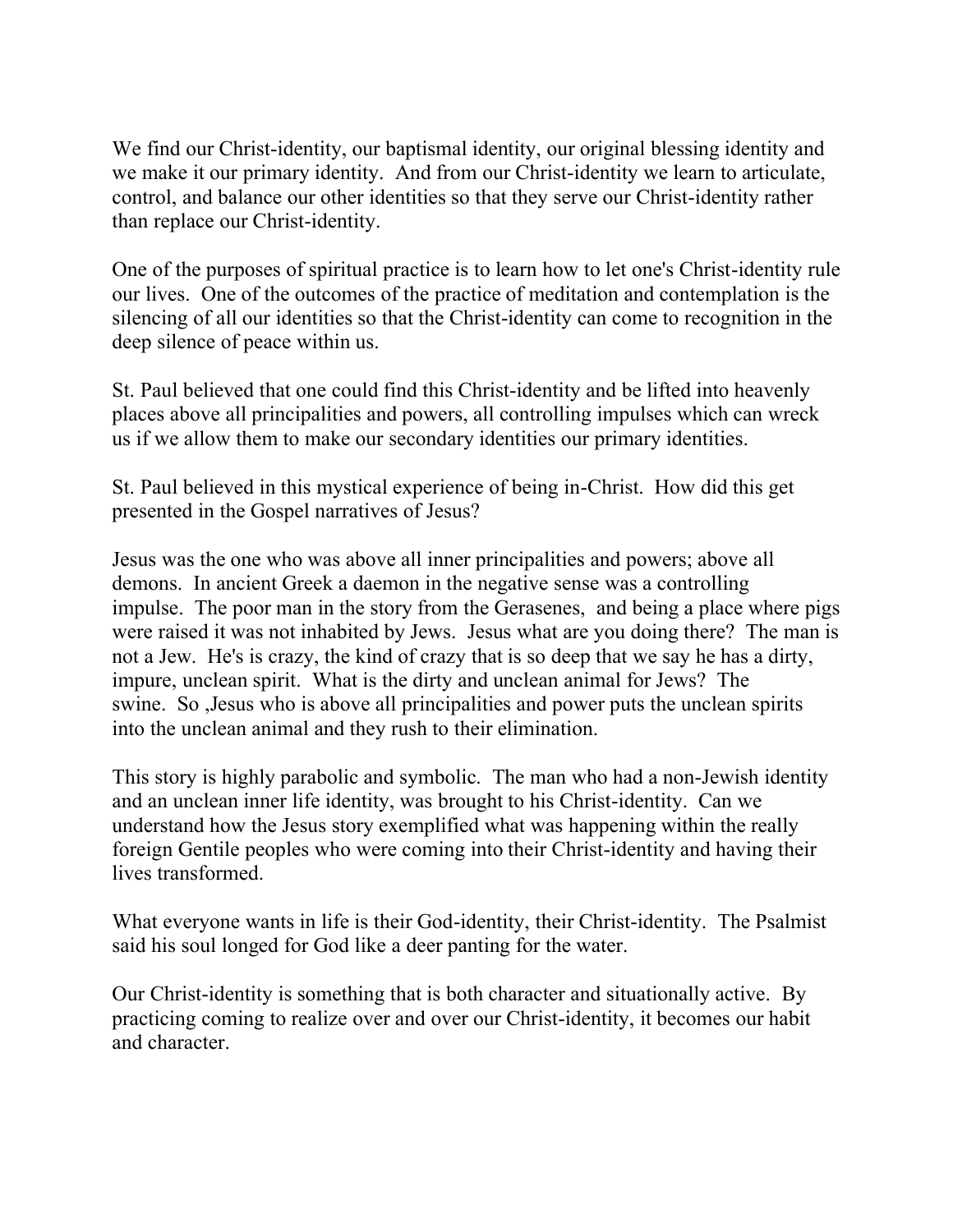Elijah was a prophet, with a practiced God-identity; but he still allowed in a situation his "fearful identity" to assert itself. He fled in fear from Ahab and Jezebel and went to spend time alone in the mountain cave, there he became re-established in his Godidentity as he realized the still small voice of the divine within him. And he was restored.

Let the Scriptures for today teach us that our hearts seek the divine with a profound thirst. And let us practice the finding of our God-in-Christ identity over and over again so that we can tame and control other potential proudful identity or fearful or tyrannical identities. Let the Christ-identity become the controlling identity of our lives, and let us not be too proud to admit when in practice we still sometimes forget the Christ-identity and allow a past habitual identity enslave us or bring us to acting out in wrong ways.

The Gospel is that no matter how much we fail to act from our Christ-identity, it is always there for us to return to. And we come here as a community to say, let the Christ-identity be our identity, again today. Amen.

## **The Nicene Creed (page 357)**

We believe in one God, the Father, the Almighty, maker of heaven and earth, of all that is, seen and unseen.

We believe in one Lord, Jesus Christ, the only Son of God, eternally begotten of the Father, God from God, Light from Light, true God from true God,

begotten, not made, of one Being with the Father. Through him all things were made. For us and for our salvation

he came down from heaven: by the power of the Holy Spirit

he became incarnate from the Virgin Mary,

and was made man. For our sake he was crucified under Pontius Pilate;

he suffered death and was buried. On the third day he rose again

in accordance with the Scriptures; he ascended into heaven

and is seated at the right hand of the Father. He will come again in glory to judge the living and the dead,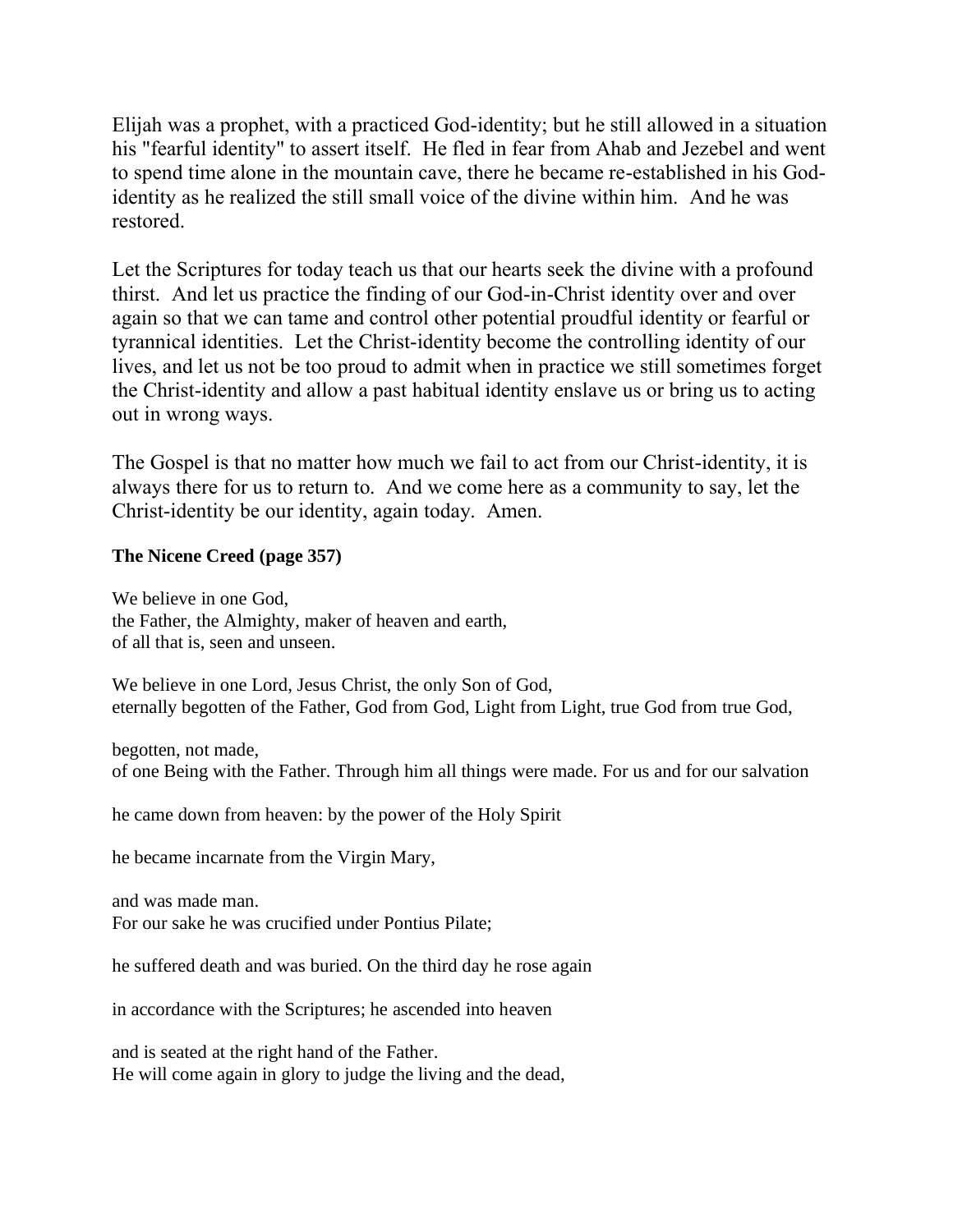and his kingdom will have no end.

We believe in the Holy Spirit, the Lord, the giver of life, who proceeds from the Father and the Son.

With the Father and the Son he is worshiped and glorified. He has spoken through the Prophets.

We believe in one holy catholic and apostolic Church. We acknowledge one baptism for the forgiveness of sins. We look for the resurrection of the dead,

and the life of the world to come. Amen.

Prayers of the People Let us confess our sins against God and our Neighbor

Most merciful God, we confess that we have sinned against you in thought, word, and deed, by what we have done, and by what we have left undone. We have not loved you with our whole heart; we have not loved our neighbors as ourselves. We are truly sorry and we humbly repent. For the sake of your Son Jesus Christ, have mercy on us and forgive us; that we may delight in your will, and walk in your ways, to the glory of your Name. Amen.

#### *Absolution*

Almighty God have mercy on you, forgive you all your sins through our Lord Jesus Christ, strengthen you in all goodness, and by the power of the Holy Spirit keep you in eternal life. *Amen.* 

The Peace of the Lord be always with you. People: And also with you

Doxology: Sung by Rob and Deb Lewallen

The Lord be with you. *And also with you.* 

Lift up your hearts.

*We lift them to the Lord.*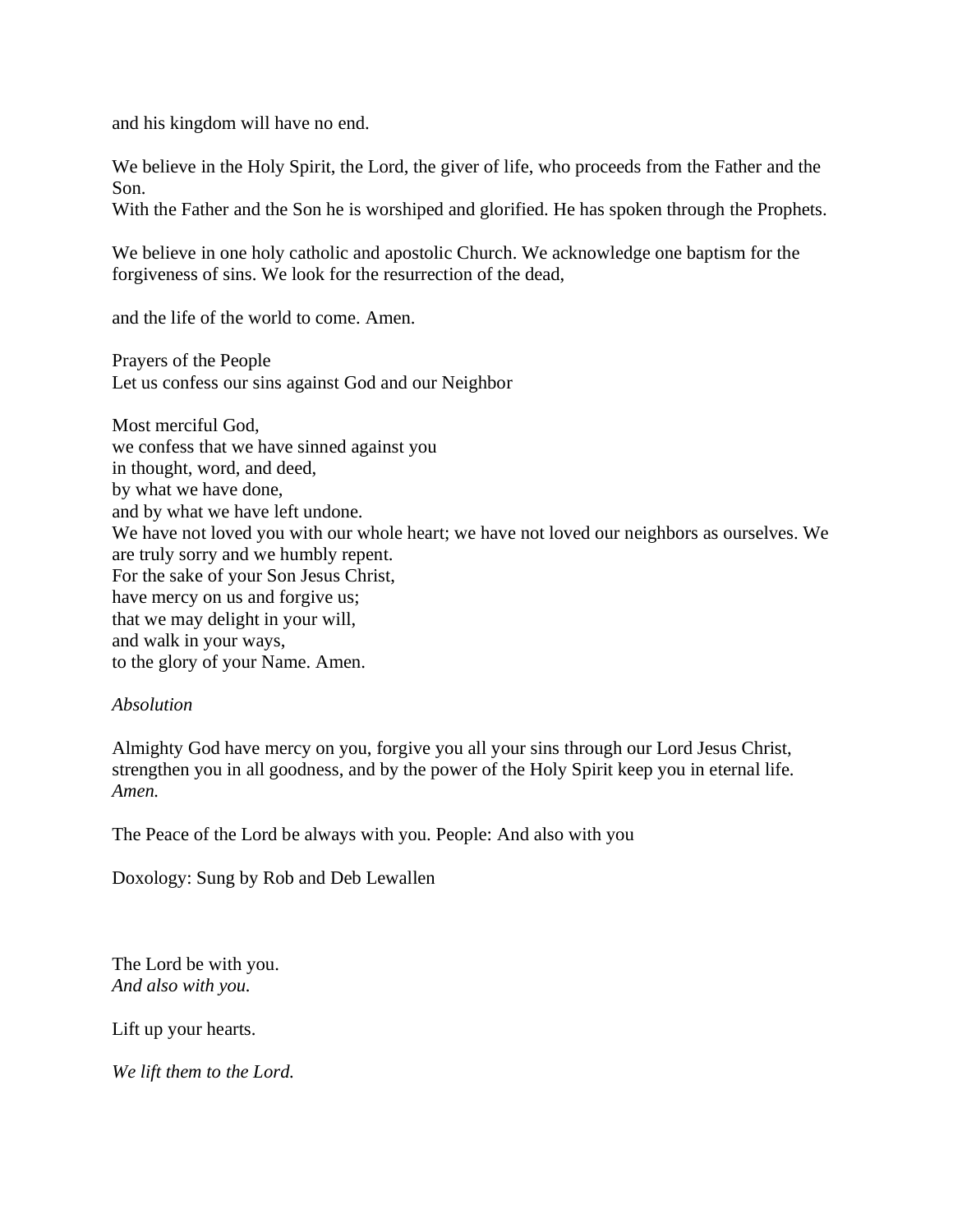Let us give thanks to the Lord our God.

God of all power, Ruler of the Universe, you are worthy of glory and praise. *Glory to you for ever and ever.* 

At your command all things came to be: the vast expanse of interstellar space, galaxies, suns, the planets in their courses, and this fragile earth, our island home. *By your will they were created and have their being.* 

From the primal elements you brought forth the human race, and blessed us with memory, reason, and skill. You made us the rulers of creation. But we turned against you, and betrayed your trust; and we turned against one another.

## *Have mercy, Lord, for we are sinners in your sight.*

Again and again, you called us to return. Through prophets and sages you revealed your righteous Law. And in the fullness of time you sent your only Son, born of a woman, to fulfill your Law, to open for us the way of freedom and peace. *By his blood, he reconciled us.* 

## *By his wounds, we are healed.*

And therefore we praise you, joining with the heavenly chorus, with prophets, apostles, and martyrs, and with all those in every generation who have looked to you in hope, to proclaim with them your glory, in their unending hymn:

## *Celebrant and People*

Holy, Holy, Holy Lord, God of power and might, heaven and earth are full of your glory.

Hosanna in the highest. Blessed is he who comes in the name of the Lord.

Hosanna in the highest.

And so, Father, we who have been redeemed by him, and made a new people by water and the Spirit, now bring before you these gifts. Sanctify them by your Holy Spirit to be the Body and Blood of Jesus Christ our Lord.

On the night he was betrayed he took bread, said the blessing, broke the bread, and gave it to his friends, and

said, "Take, eat: This is my Body, which is given for you. Do this for the remembrance of me."

After supper, he took the cup of wine, gave thanks, and said, "Drink this, all of you: This is my Blood of the new Covenant, which is shed for you and for many for the forgiveness of sins. Whenever you drink it, do this for the remembrance of me."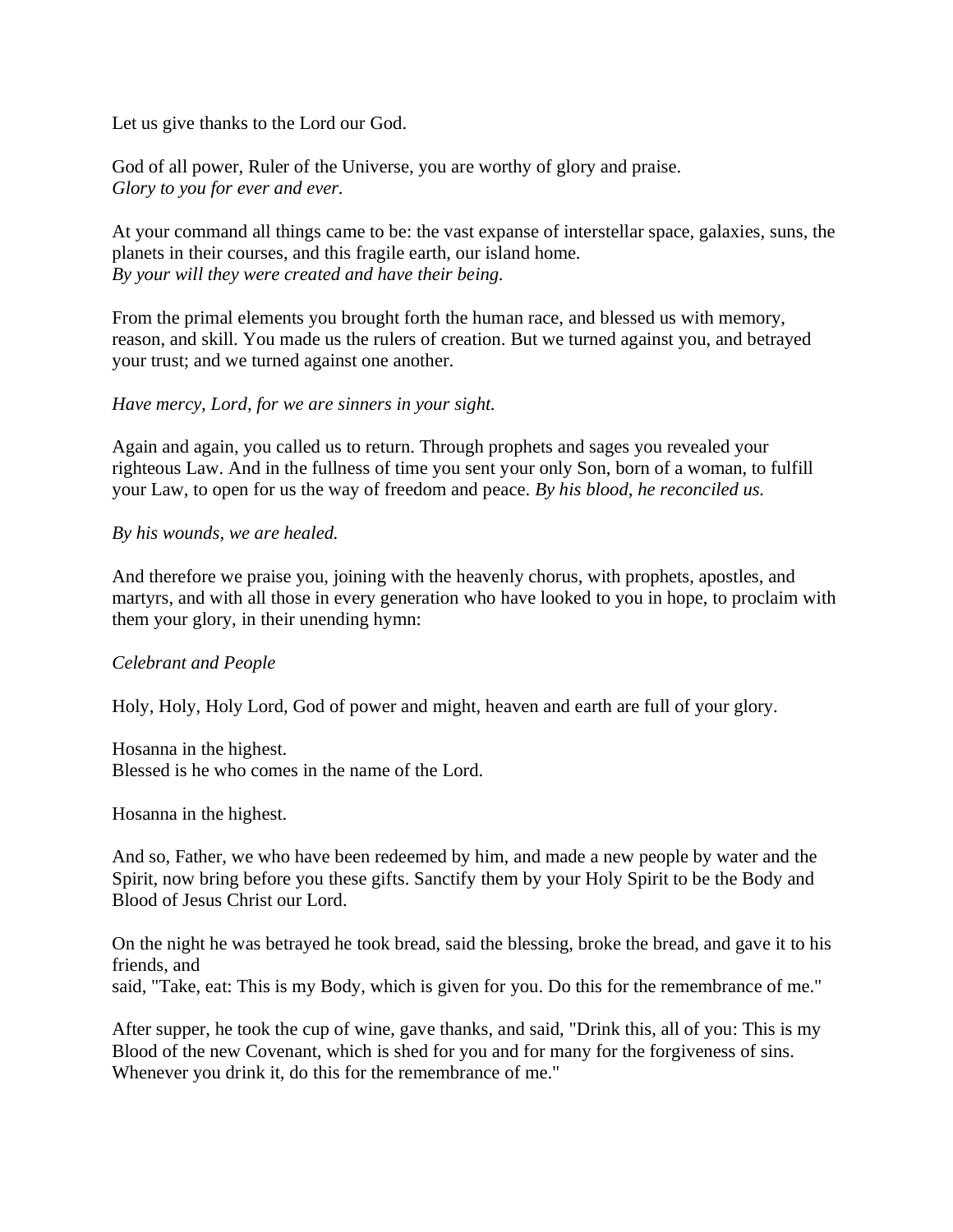Remembering now his work of redemption, and offering to you this sacrifice of thanksgiving, *We celebrate his death and resurrection, as we await the day of his coming.* 

Lord God of our Fathers: God of Abraham, Isaac, and

Jacob; God and Father of our Lord Jesus Christ: Open our eyes to see your hand at work in the world about us. Deliver us from the presumption of coming to this Table for solace only, and not for strength; for pardon only, and not for renewal. Let the grace of this Holy Communion make us one body, one spirit in Christ, that we may worthily serve the world in his name. *Risen Lord, be known to us in the breaking of the Bread.* 

Accept these prayers and praises, Father, through Jesus Christ our great High Priest, to whom, with you and the Holy Spirit, your Church gives honor, glory, and worship, from generation to generation. *AMEN.* 

And now, as our Savior Christ has taught us, we are bold to say,

Led by Rob and Deb Lewallen

Our Father, who art in heaven, hallowed be thy Name, thy kingdom come, thy will be done,

on earth as it is in heaven. Give us this day our daily bread. And forgive us our trespasses,

as we forgive those who trespass against us.

And lead us not into temptation, but deliver us from evil.

For thine is the kingdom, and the power, and the glory, for ever and ever. Amen.

The Breaking of the Bread

Celebrant: Alleluia! Christ our Passover is sacrificed for us; People: Therefore let us keep the feast. Alleluia

Celebrant: The Gifts of God for the People of God. Take them in remembrance that Christ died for you, and feed on him in your hearts by faith, with thanksgiving.

Communion Hymn: Hymn 662, v. 1accompanied by Stanley Smith on the hammer dulcimer

Abide with me, fast falls the eventide. The darkness deepens; Lord, with me abide. When other helpers fail and comfort flee, help of the helpless, O abide with me.